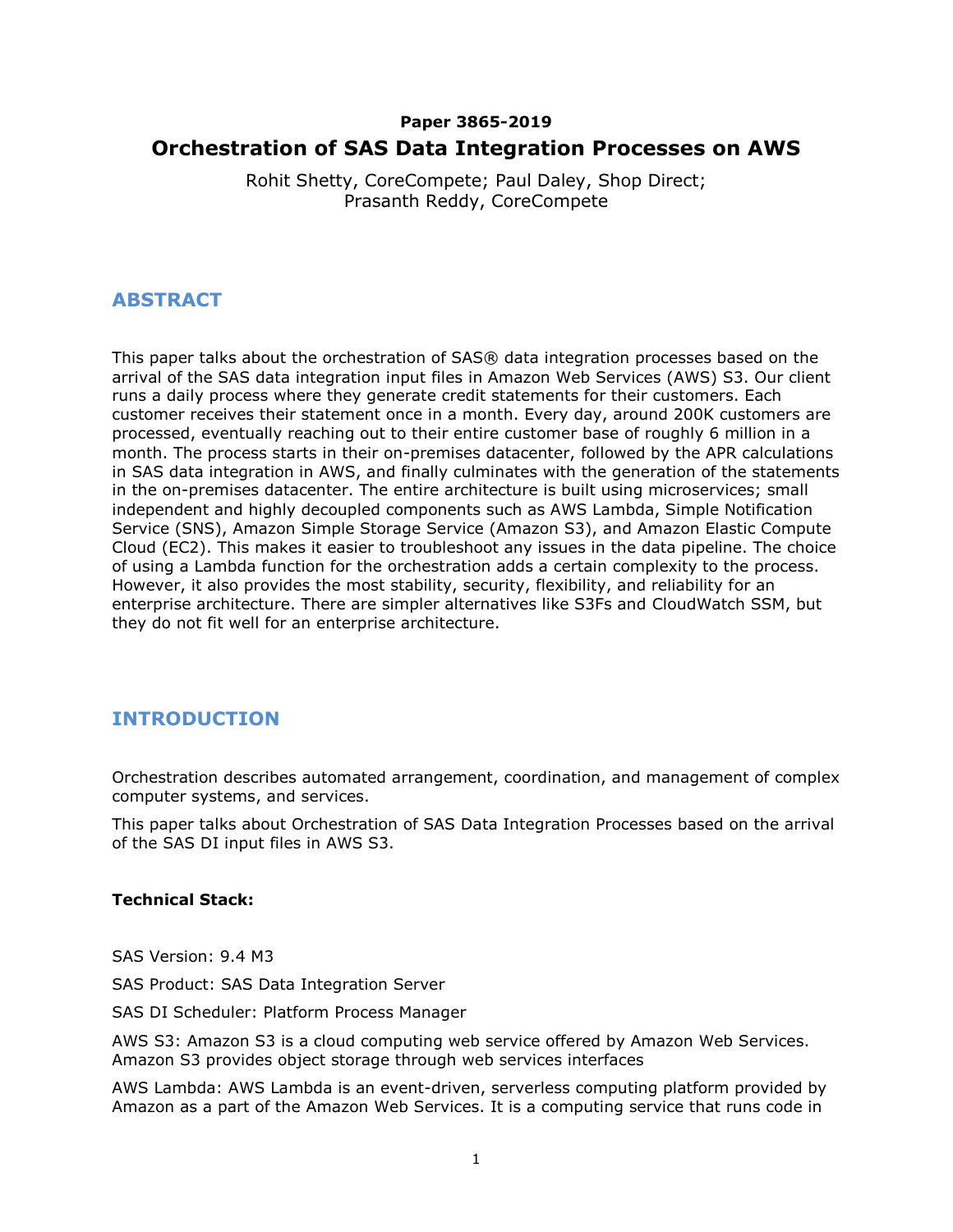response to events and automatically manages the computing resources required by that code.



# **ARCHITECTURE**

**Figure 1: SAS Trigger Lambda**

The architecture above is part of a larger data orchestration process. We have narrowed it down to the SAS processing. The process works as follows:

1) File Arrives in S3.

2) S3 Events are configured on the S3 bucket to trigger the "SAS Trigger Lambda"

3) The SAS Trigger Lambda is a Python function which parses the event and triggers a "S3 Download" Shell Script on the SAS DI Server.

4) The Shell Script downloads the file to from the S3 bucket to the SAS DI compute Server. The Shell Scripts also creates a marker file to denote the arrival of the file in the SAS DI Server

5) The SAS DI Job is scheduled using a file arrival event. The arrival of the file kicks of the SAS DI processing.

### **ARCHITECTURE RATIONALE**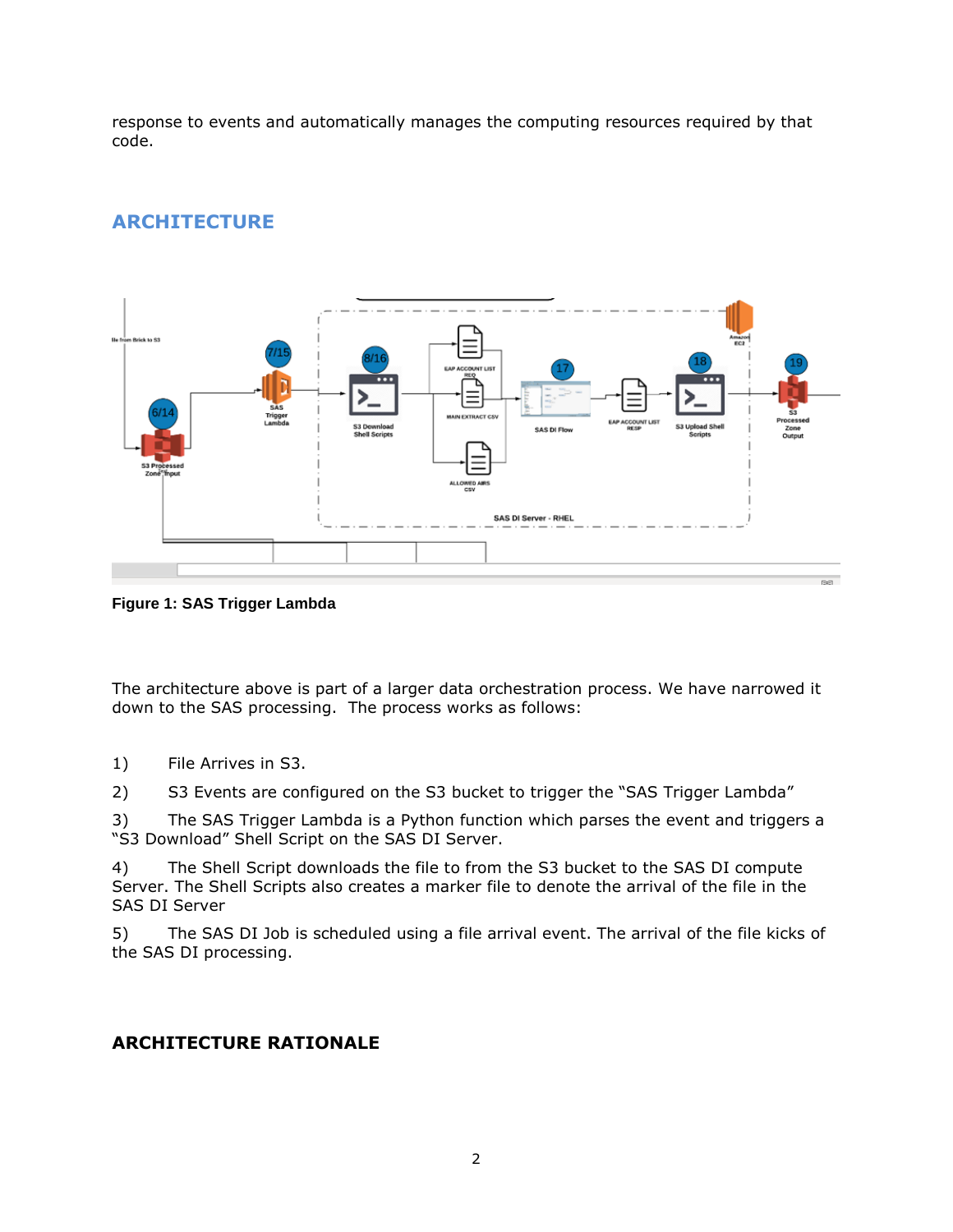The entire architecture is built using Microservices; small independent and highly decoupled components such as AWS Lambda, SNS, S3, EC2. This makes it easier to troubleshoot any issues in the pipeline. The choice of using a Lambda function for the orchestration adds a certain complexity to the process. There are other simpler options which we have described at the end of the document. However, this option provides the most stability, security, flexibility and reliability for an enterprise architecture.

### **SAS TRIGGER LAMBDA MODULES**

The following modules were developed to create the SAS Trigger functionality:

- 1) SAS Trigger Lambda Cloud Formation Template
- 2) SAS Trigger Lambda Python Code
- 3) S3 Bucket Events Cloud Formation Template

### **SAS TRIGGER LAMBDA CLOUD FORMATION TEMPLATE**

This Cloud formation template (CFT) describes the various attributes for a lambda function such as VPC, security groups, runtime etc. The json code for the CFT can be found here:

[https://github.com/rohitshetty13/sas-trigger](https://github.com/rohitshetty13/sas-trigger-lambda/blob/master/hubs_data_publish_sasditrigger_lambda.json)[lambda/blob/master/hubs\\_data\\_publish\\_sasditrigger\\_lambda.json](https://github.com/rohitshetty13/sas-trigger-lambda/blob/master/hubs_data_publish_sasditrigger_lambda.json)

### **SAS TRIGGER LAMBDA PYTHON CODE**

The python code contains the triggering logic. It parses the S3 event and kicks off the shell script on the SAS Compute Server. The python code can be found here:

[https://github.com/rohitshetty13/sas-trigger-lambda/blob/master/lambda\\_function.py](https://github.com/rohitshetty13/sas-trigger-lambda/blob/master/lambda_function.py)

#### **S3 BUCKET EVENTS CLOUD FORMATION TEMPLATE**

This CFT contains the attributes to create the S3 bucket and the associated event configuration for the bucket.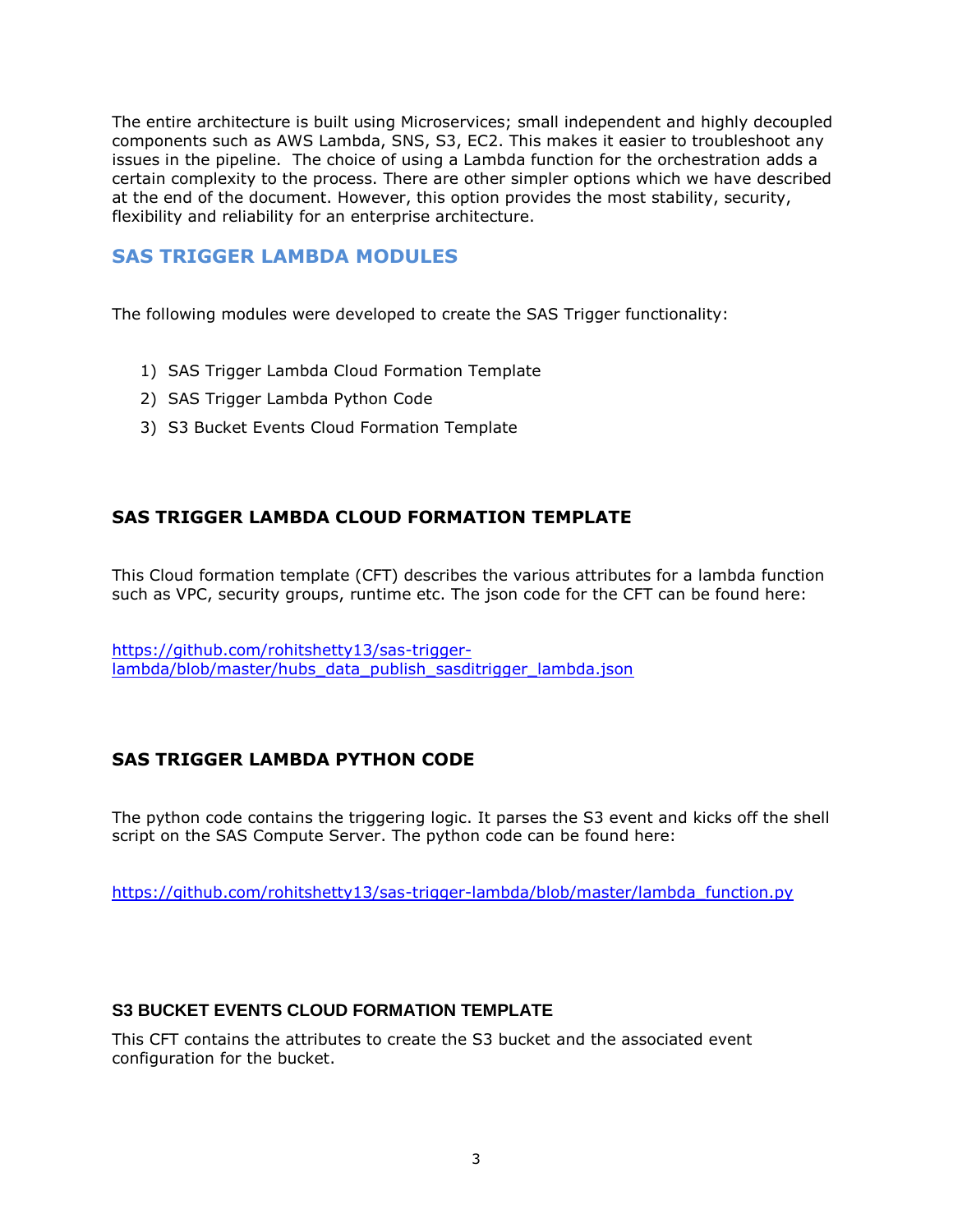[https://github.com/rohitshetty13/sas-trigger](https://github.com/rohitshetty13/sas-trigger-lambda/blob/master/hubs_data_processed_s3bucket.json)[lambda/blob/master/hubs\\_data\\_processed\\_s3bucket.json](https://github.com/rohitshetty13/sas-trigger-lambda/blob/master/hubs_data_processed_s3bucket.json)

# **CONCLUSION**

The orchestration approach described here uses lambda functions to use S3, a low cost and highly available storage solution. It also allowed us to keep the powerful scheduling and ETL workflow design in SAS.

This solution was developed in 9.4 M3 hence it required us to create a shell script which downloaded the file from S3 to the SAS Compute Server. Starting 9.4 M5, SAS provides a procedure called PROC S3 which allows us to download the file from S3 from a SAS session directly.

We could also containerize the SAS Compute Server so that we don't have a compute server waiting for DI schedules. The Compute server can be launched in a container when the file arrives.

There are other methods to achieve this kind of orchestration:

**S3FS**: S3FS is an open source Linux compatible filesystem implementation based on FUSE. It allows you the mount S3 buckets on Linux servers. This approach will make the files in S3 directly available on the SAS DI Server, effectively removing the Lambda Function and the File Download Shell Scripts. However, there are consistency and stability issues with the driver which makes it unreliable for an operational DI process.

**Systems Manager (SSM) Run Command**: The file arrival event in S3 can be also used to trigger an SSM Run Command. SSM RUN Commands is a service in AWS which allows to run any command on EC2 servers, which means we can directly run commands on the SAS DI box. This approach will effectively remove the requirement of a Lambda function. However, S3 events offer less flexibility in the S3 folders path names, such as wildcard characters and special characters and was not suitable for our use case.

**Lambda File Copy**: In our architecture we are using Lambda to trigger a S3 file downloader shell script. We could have coded the copying of the file from S3 to SAS DI server in the Lambda function itself. However, Lambda come with a 5 min execution limit. The approach would have worked for smaller files, but for larger files there is a risk of exceeding the execution limit.